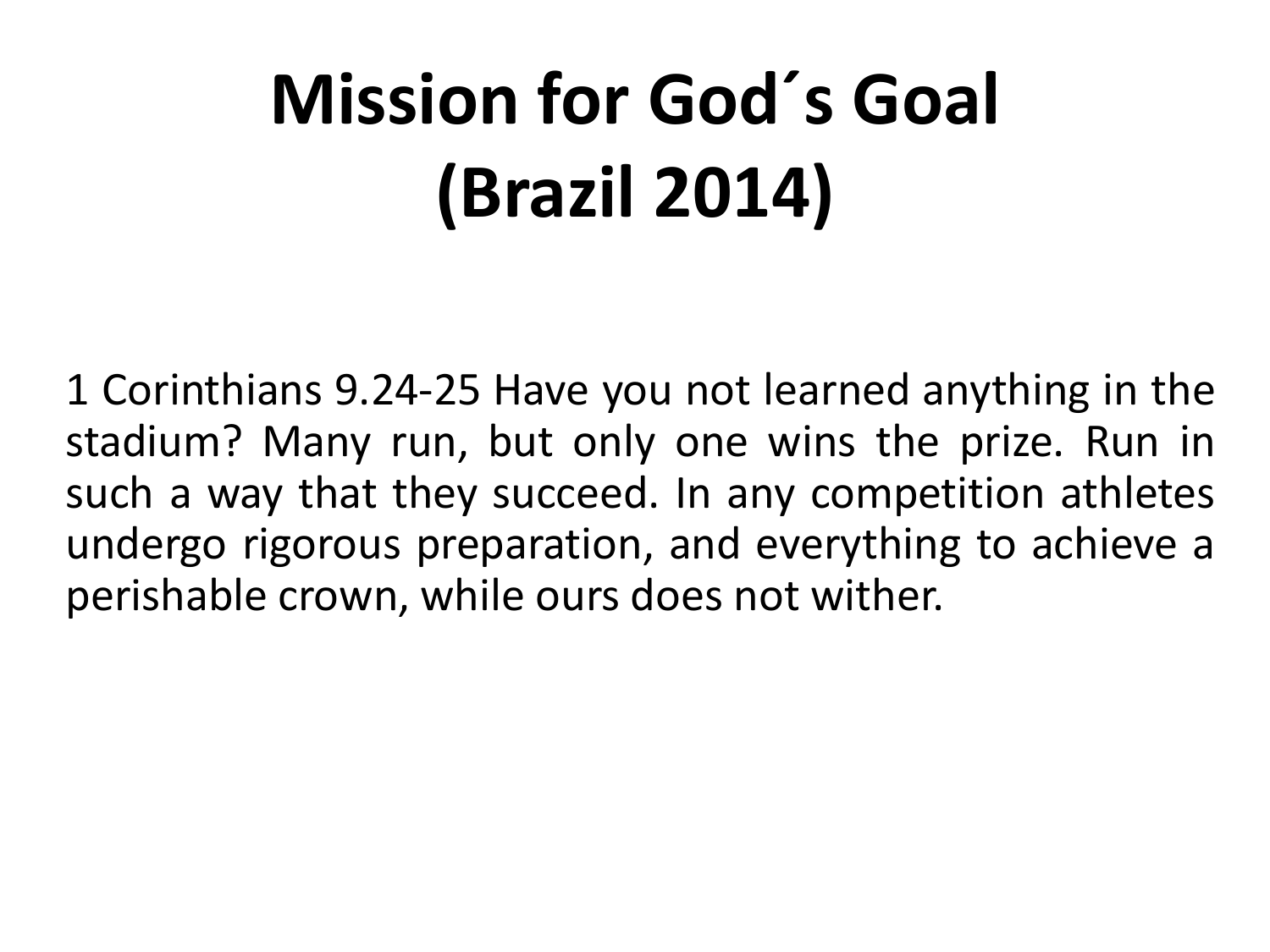Material and items for the mission:

- 1. JesusFilm and The Prize Videos (You will find them on [www.cristonautas.com](http://www.cristonautas.com/))
- 2. Internet or WiFi, laptop and infocus
- 3. Optional: Tablets and/or smartphones
- 4. A ball with the logo of our mission or "Goooool de Dios Goooool de Deus God´s gooooal" and [www.cristonautas.com](http://www.cristonautas.com/)
- 5. A small Soccer Arc.
- 6. Cristonautas liders coordinators for the contest
- 7. Blackboard to scoring goals
- 8. Optional: 6 parishes or places or just a parish or any place, on each parish or place have two teams, no matter how many people (Each team must give a name to their team), if you get the option for 6 parishes you will get a total of 12 teams or more than 1 parish a total of X teams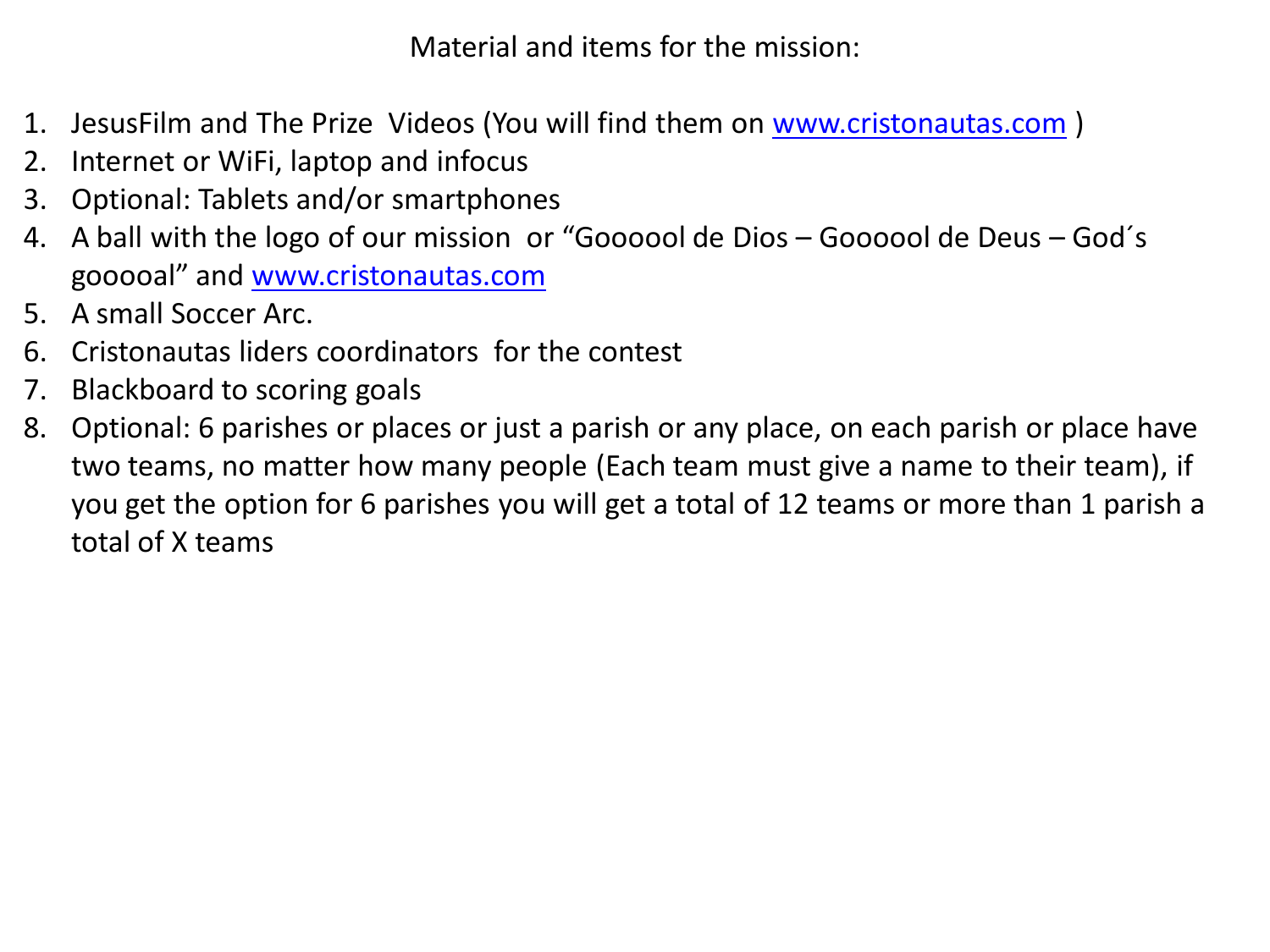- 1. We start in a parish or place with the two teams to confront
- 2. Coordinators should prepare 20 questions about the videos screen further 10 more questions if they get tied
- 3. Explain the rules of the game
- 4. Each team should be seated and grouped, must also appoint his captain
- 5. Invoke the Holy Spirit
- 6. Play Jesus Film video and/o The Prize videos
- 7. Clear the center of the field.
- 8. Set up the soccer arc on the field and the black board
- 9. When the videos are finished, the coordinator will go the center of the field with the ball
- 10. Invite captains to cast lots who starts first.
- 11. Pitch lucky, the winner decides whether to star, the winner or the loser.
- 12. Captains return to their places with their teams.
- 13. The coordinating team kicks the ball to who makes the first question, who starts the game and the team must answer, but finally who gives the answer s the captain
- 14. If they gave the correct answer have a point
- 15. Now someone from the team must pass to the center and try to get the ball into the soccer arc to make the "Goooool de Dios – Goooool de Deus - God´s gooooal", if get the hits, this will give them one more point.
- 16. The coordinator collects the ball and follow the process to the point 11
- 17. If they get tied at the end , so let's make 10 more questions and when some team until some one take advance of 2 points.
- 18. If we take the option to go to a more than 1 parish, Winner and loser will compete to other parishes or places or the winner go to the next round ( You will take this decision)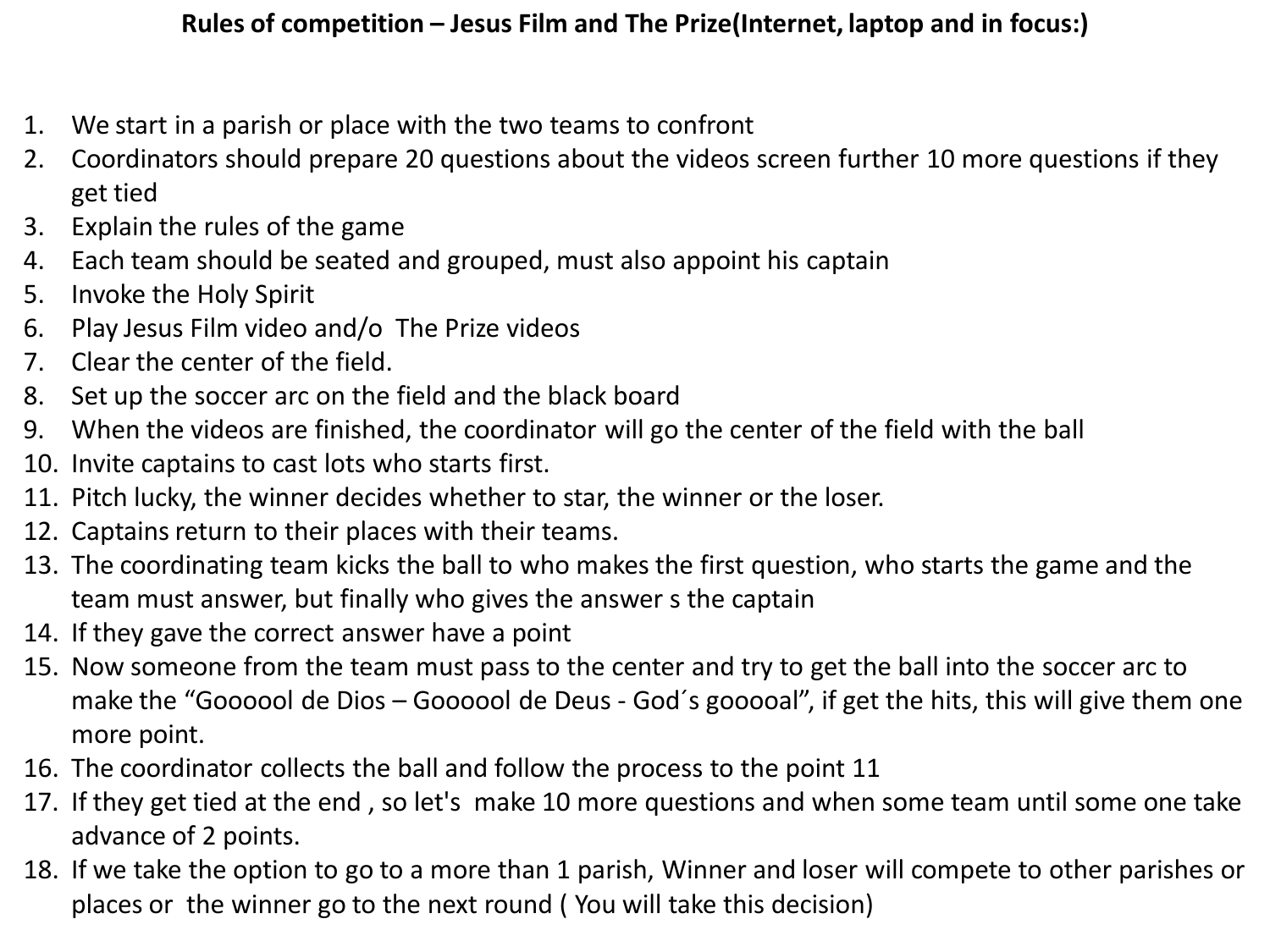Rules of competition**– Jesus Film and The Prize (Tablets and/or smartphones):**

- 1. We start in a parish or place with the two teams to confront
- 2. Coordinators should prepare 20 questions about the videos screen further 10 more questions if they get tied
- 3. Explain the rules of the game
- 4. Each team should be seated and grouped, must also appoint his captain
- 5. Invoke the Holy Spirit
- 6. Play Jesus Film video or The Prize
- 7. Clear the center of the field.
- 8. Set up the soccer arc on the field and the black board
- 9. When the videos are finished, the coordinator will go the center of the field with the ball
- 10. Invite captains to cast lots who starts first.
- 11. Pitch lucky, the winner decides whether to star, the winner or the loser.
- 12. Captains return to their places with their teams
- 13. The coordinating team kicks the ball to who makes the first question, who starts the game and the team must answer, showing the video on the tablet or Smartphone where the answer is, but finally who gives the answer is the captain
- 14. If they gave the correct answer, have a point
- 15. Now someone from the team must pass to the center and try to get the ball into the soccer arc to make the "Goooool de Dios – Goooool de Deus - God´s gooooal", if get the hits, this will give them one more point.
- 16. The coordinator collects the ball and follow the process to the point 11
- 17. If they get tied at the end , so let's make 10 more questions and when some team until some one take advance of 2 points.
- 18. If we take the option to go to a more than 1 parish, Winner and loser will compete to other parishes or places or the winner go to the next round ( You will take this decision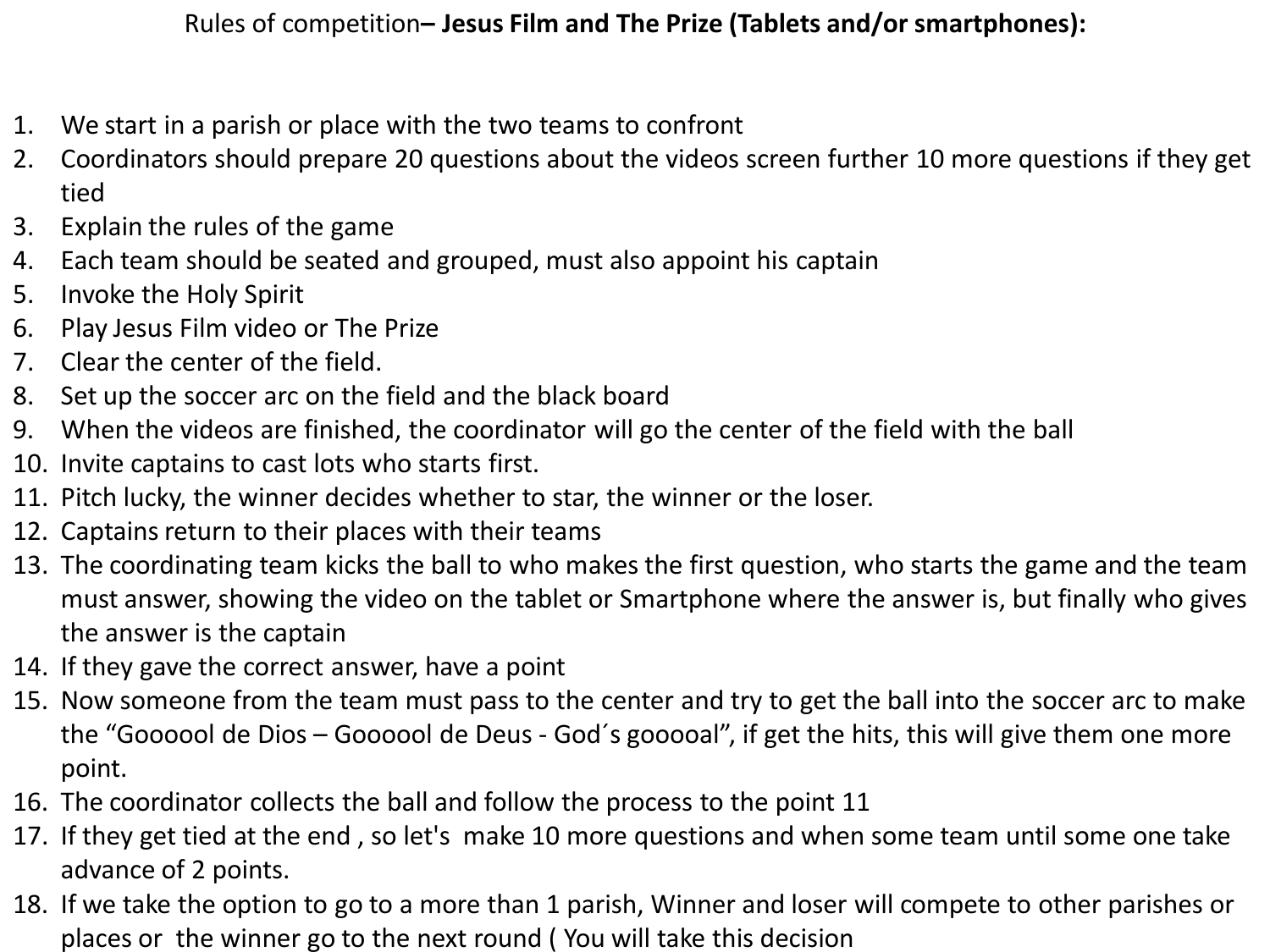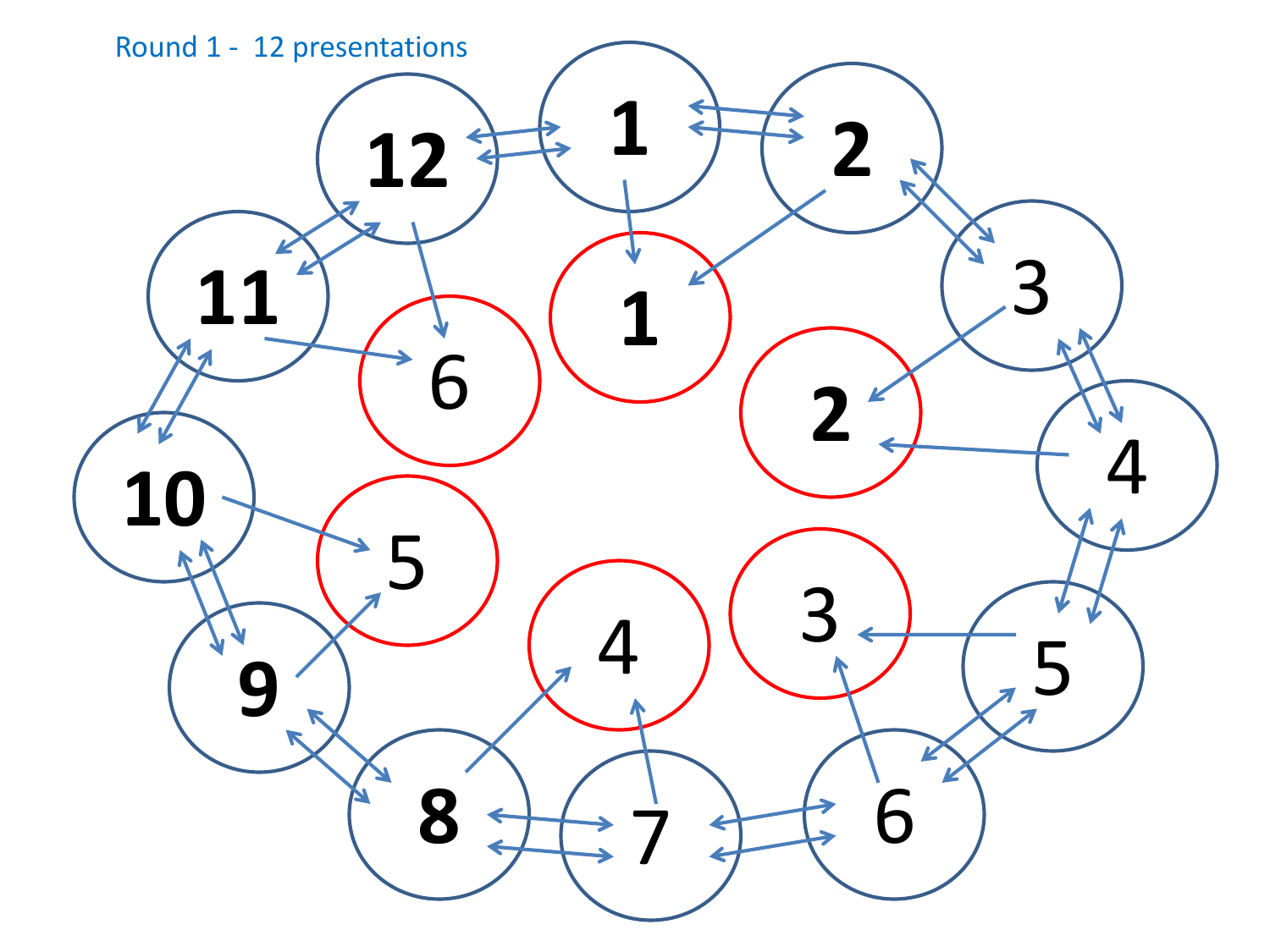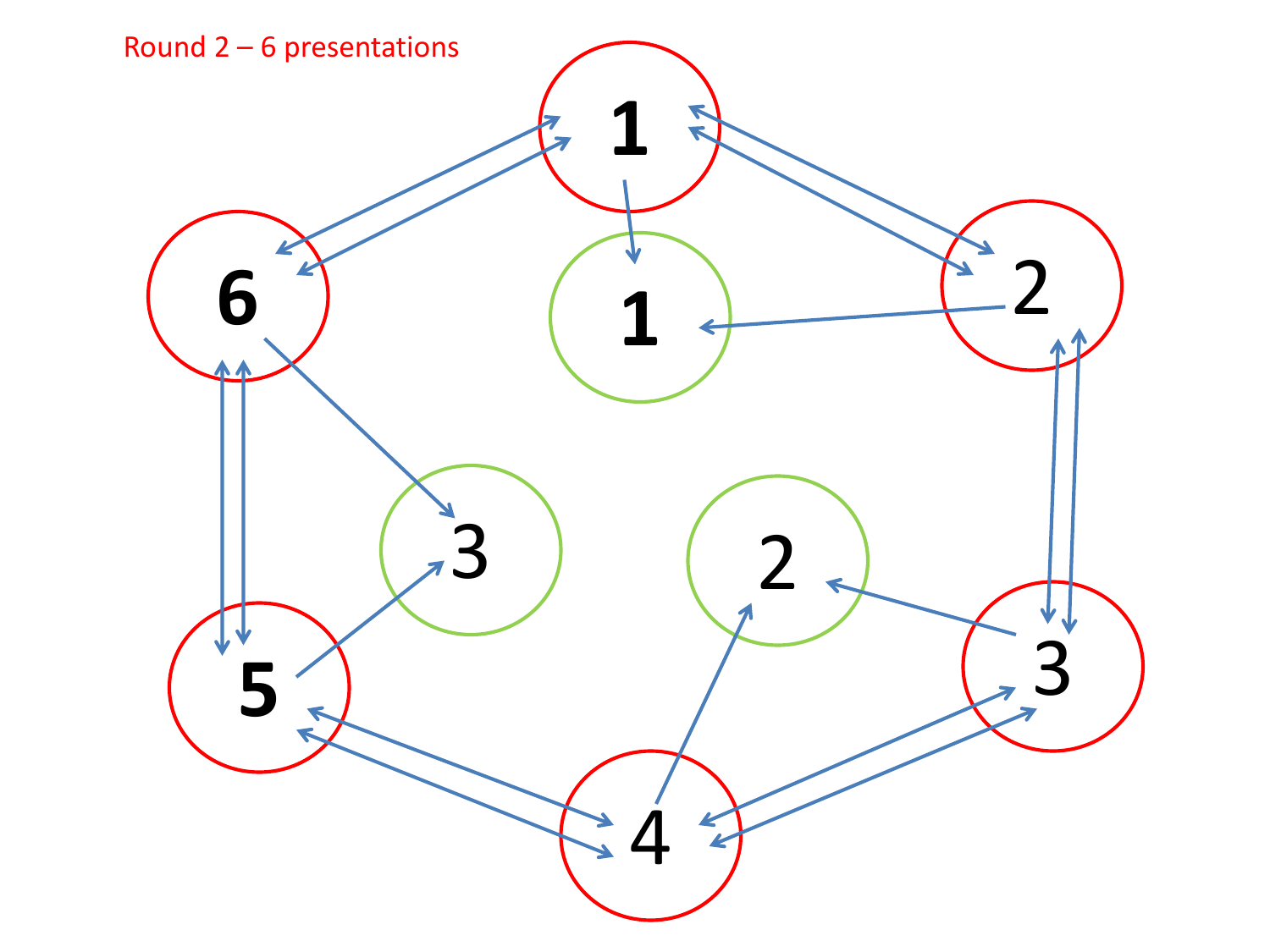## Round  $4 - 3$  X  $3 = 9$  presentations

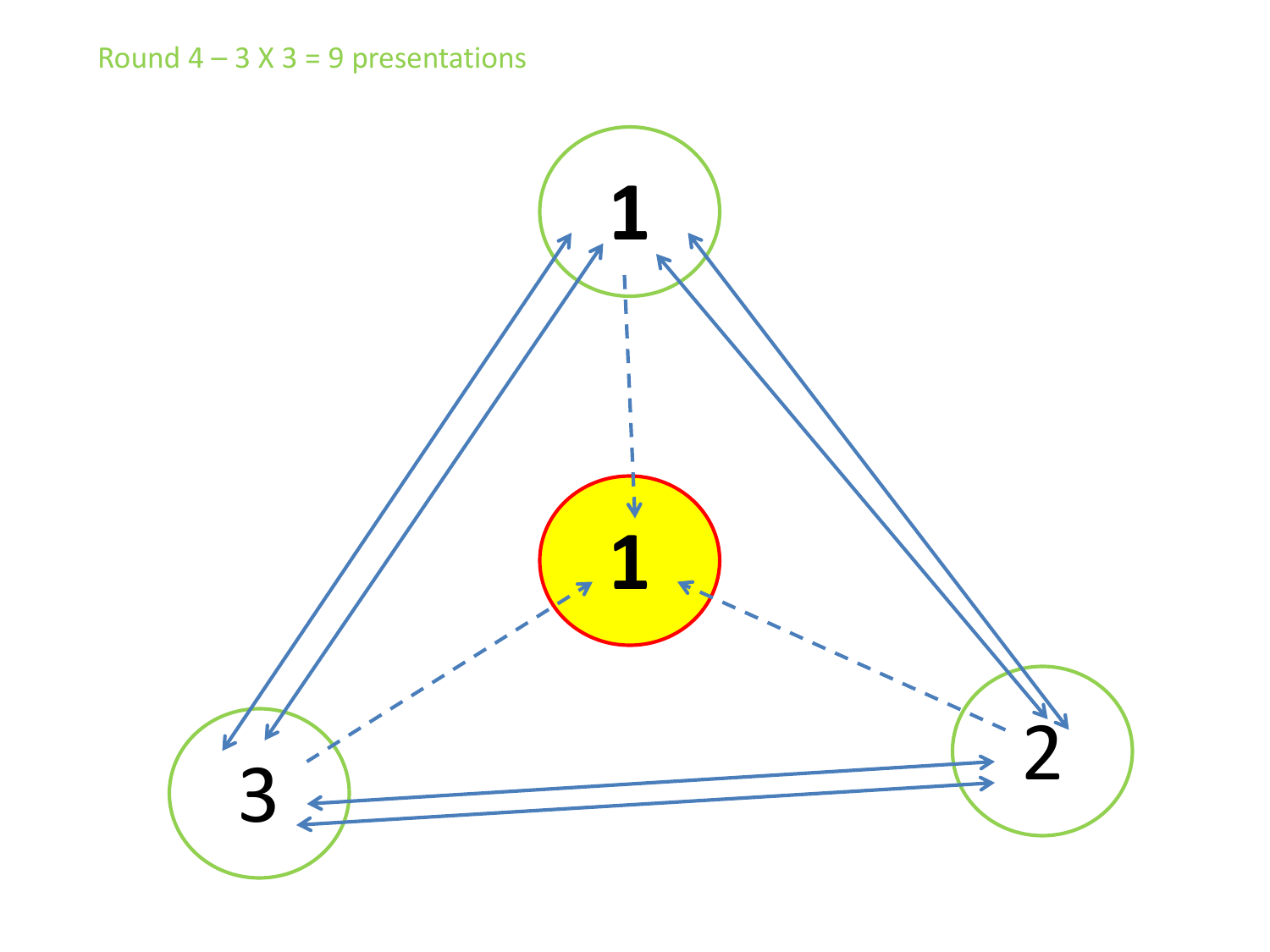## Round 5 - 1 presentation